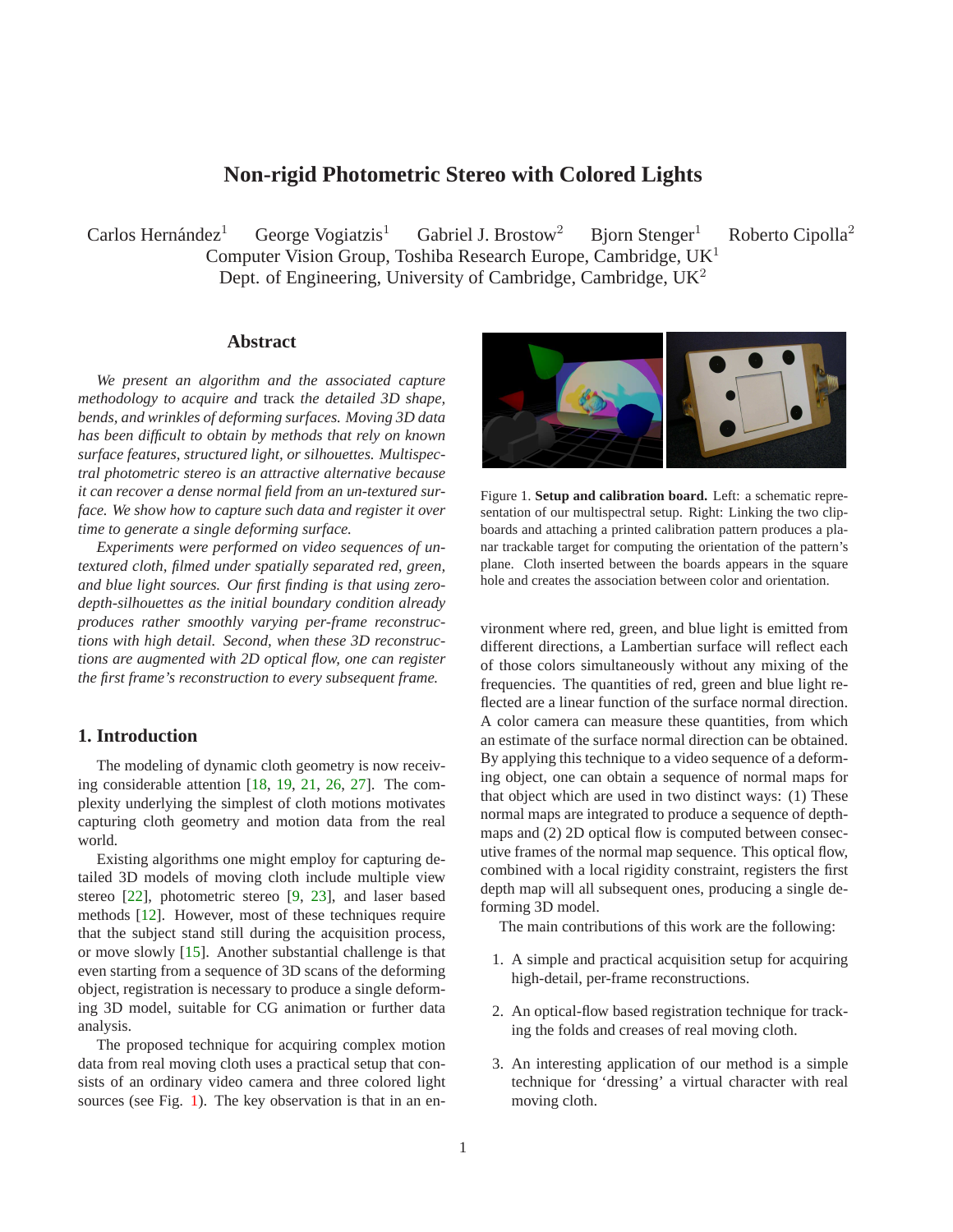<span id="page-1-2"></span>The rest of the paper is laid out as follows: Section [2](#page-1-0) discusses related prior work. In Section [3](#page-1-1) we describe the extraction of a depth map sequence from video of a deforming object, while Section [4](#page-2-0) presents the surface registration technique. We report on experiments we carried out to verify our approach in Section [5,](#page-3-0) and Section [6](#page-4-0) concludes with a discussion of our main contributions.

#### <span id="page-1-0"></span>**2. Prior work**

The animation and capture of cloth deformations is being explored in many fields, so we provide a general explanation of their relevance in the context of the proposed technique.

**Texture Cues** White and Forsyth [\[26,](#page-7-3) [27\]](#page-7-4) and Scholz *et al*. [\[21\]](#page-7-2) have presented work on using texture cues to perform the specific task of cloth capture. Their methods are based on printing a special pattern on a piece of cloth and capturing video sequences of that cloth in motion. The estimation of the cloth geometry is based on the observed deformations of the known pattern as well as texture cues extracted from the video sequence. The techniques produce results of very good quality but are ultimately limited by the requirement of printing a special pattern on the cloth which may not be practical for a variety of situations. In the present work, we avoid this requirement while producing detailed results.

Pilet *et al*. [\[18\]](#page-7-0) and Salzmann *et al*. [\[19\]](#page-7-1) proposed a slightly more flexible approach where one uses the pattern already printed in a piece of cloth, by presenting it to the system in a flattened state. Using sparse feature matching the pattern can be detected in each frame of a video sequence. Due to the fact that detection occurs separately in each frame, the method is quite robust to occlusions. However the presented results dealt only with minor non-rigid deformations.

**Photometric Stereo** Photometric stereo [\[28\]](#page-7-8) is one of the most successful techniques for surface reconstruction from images. It works by observing how changing illumination alters the image intensity of points throughout the object surface. These changes reveal the local surface orientations. This field of local surface orientations can then be integrated into a 3D shape. State of the art photometricstereo allows uncalibrated light estimation [\[14,](#page-7-9) [23\]](#page-7-6) as well as multiple unknown albedos [\[7,](#page-6-2) [10\]](#page-6-3). The main difficulty with applying photometric stereo to deforming objects lies in the requirement of changing the light source direction for each captured frame, while the object remains still. This is quite impractical when reconstructing the 3D geometry of a *moving* object. We show how multispectral lighting allows one to essentially capture three images (each with a

different light direction) in a single snapshot, thus making per-frame photometric reconstruction possible.

**Colored and Structured Lights** The earliest related works are also the most relevant. The first reference to multispectral light for photometric stereo dates back 20 years to the work of Petrov [\[17\]](#page-7-10). Ten years later, Kontsevich *et al*. [\[11\]](#page-6-4) actually demonstrated an algorithm for calibrating unknown color light sources and at the same time computing the surface normals of an object in the scene. They verified the theory on synthetic data and an image of a real egg. We use a simplified approach for calibration and the same orientation-from-color cue to eventually convert video of un-textured cloth into a single surface with complex changing deformations.

More recently, the parameters needed to simulate realistic cloth dynamics were measured in video by projecting explicitly structured horizontal light stripes onto material samples under static and dynamic conditions [\[3\]](#page-5-0). This system measured the edges and silhouette mismatches present in real vs. simulated sequences. Many researchers have utilized structured lighting, and Gu *et al*. [\[8\]](#page-6-5) even used color, although their method is mostly for storing and manipulating acquired surface models of shading and geometry. Weise *et al*. [\[25\]](#page-7-11) is the current state-of-the-art for structured light and has some advantages in terms of absolute 3D depth, but at the expense of both spatial and temporal sampling, e.g. 17 Hz compared to our 60 Hz (or faster, limited only by the camera used). Zhang *et al*. [\[29\]](#page-7-12) is a nice complete system also with structured lighting that applies to face models and videos. Sand *et al*. dispensed with special lighting but leveraged motion capture and automatic silhouettes to deform a human body template [\[20\]](#page-7-13). Our technique, on the other hand, expects no prior models of the cloth being reconstructed.

### <span id="page-1-1"></span>**3. Depth-map video**

In this section, we follow the exposition of Kontsevic *et al*. [\[11\]](#page-6-4). For simplicity, we first focus on the case of a single distant light source with direction l illuminating a Lambertian surface point  $P$  with surface orientation direction  $n$ . Let  $S(\lambda)$  be the energy distribution of that light-source as a function of wavelength  $\lambda$  and let  $\rho(\lambda)$  be the spectral reflectance function representing the reflectance properties at that surface point. We assume our camera pixels consist of three sensors sensitive to different parts of the spectrum. If  $\nu_i(\lambda)$  is the spectral sensitivity of the *i*-th sensor for the pixel that receives light from  $P$ , then intensity measured at that sensor is

$$
r_i = \mathbf{l} \cdot \mathbf{n} \int S(\lambda) \rho(\lambda) \nu_i(\lambda) d\lambda, \tag{1}
$$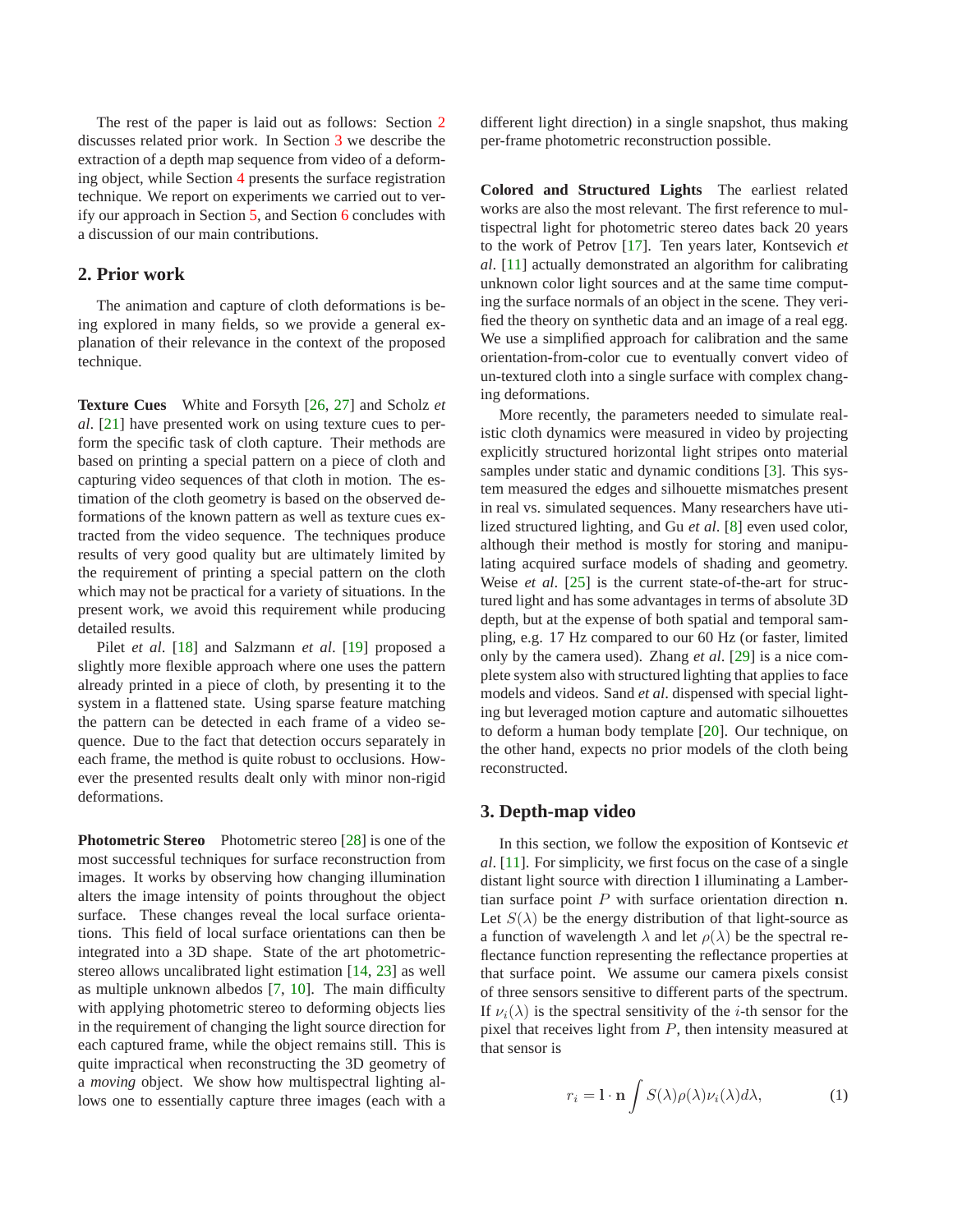<span id="page-2-2"></span><span id="page-2-1"></span>or in matrix form

$$
\mathbf{r} = M\mathbf{n},\tag{2}
$$

where the  $(i, j)$ th element of M is

$$
m_{ij} = l_j \int S(\lambda) \rho(\lambda) \nu_i(\lambda) d\lambda.
$$
 (3)

When more light sources are added, if the system is linear and  $l \cdot n > 0$  still holds for each light, the response of each sensor is just a sum of the responses for each light source individually, leading to equation [\(2\)](#page-2-1) still being valid with

$$
M = \sum_{k} M^{k},\tag{4}
$$

where  $M<sup>k</sup>$  describes the k-th light source. Since each of the  $M^k$  is of rank 1, this implies that in the absence of self occlusions, a minimum of three different lights needs to be present in the scene for M to be invertible. If the surface is uniformly colored, then  $\rho(\lambda)$  and consequently M will be fixed across all un-occluded locations.

Equation [\(2\)](#page-2-1) establishes a 1-1 mapping between an RGB pixel measurement from a color camera and the surface orientation at the point projecting to that pixel. Our strategy is to use the inverse of this mapping to convert a video of a deformable surface into a sequence of normal maps. The next section describes our setup and explains how the RGBto-normal mapping is estimated.

#### **3.1. Setup and calibration**

Our setup consists of a color video camera and three light sources which have been filtered with red, green and blue filters respectively. The camera is placed 5m away from the target object. The light sources are at a similar distance, aimed at the target and at an angle of about 30 degrees to one another, not colinear. The filming occurs in a dark room with minimal ambient light. Figure [1](#page-0-0) (left) describes this schematically.

In [\[11\]](#page-6-4) and [\[6\]](#page-6-6), methods were proposed for the estimation of the linear mapping  $M$  of equation [\(2\)](#page-2-1) from the image itself, using the constraints of uniform albedo and surface integrability that must be satisfied by the normal map n. However the results obtained with these techniques can be unsatisfactory, especially in situations where the target object does not have many different surface orientations (if for example it is mostly planar). We prefer to estimate the mapping by employing an easy-to-use calibration tool (Figure [1](#page-0-0) (right)) similar to the one used in  $[16]$ . The pattern is planar with special markings that allow the plane orientation to be estimated. By placing the cloth in the center of the pattern, we can measure the color it reflects at its current orientation. We thus obtain a sequence of  $(\mathbf{r}, \mathbf{n})$  pairs to which we fit the mapping  $M$  using linear least squares.

#### **3.2. Depth from Normals**

By estimating and then inverting the linear mapping M linking RGB values to surface normals, we can convert a video sequence captured under colored light into a *video of normal-maps*. Due to the dark room conditions, by simple intensity thresholding we can segment background pixels in every frame of the original video, as they are almost perfectly black. We then integrate each normal map independently to obtain a depth map in every frame by imposing that the occluding contour is always at zero depth. This integration process is a fairly established technique and several algorithms are available. We have used the Successive Overrelaxation solver (SOR) [\[5\]](#page-6-7) because of its robustness and simplicity. At the end of the integration process, we obtain a *video of depth-maps*.

#### <span id="page-2-0"></span>**4. Tracking the surface**

While the *video of depth-maps* representation can be adequate for some applications, for cloth modeling, points on different depth maps must be put in correspondence. This is easily seen in the very common task of texture-mapping a moving cloth. Figure [3](#page-5-1) (second row) shows the failure of directly texture-mapping each depth-map without any registration. Our approach is to use the first depth-map of the sequence as a 3D template which will be deformed to match all subsequent depth-maps. Let  $z^k(u, v)$  denote the depthmap at frame  $t$ . Our deformable template, which corresponds to the depth-map at frame 0, is a triangular mesh with vertices

$$
\mathbf{x}_i^0 = \left( u_i^0, v_i^0, z^0 \left( u_i^0, v_i^0 \right) \right) \quad i = 1 \dots N, \tag{5}
$$

and a set of edges  $\mathcal E$ . At frame t the template mesh is deformed to fit the t-th depth-map by applying a translation  $\mathbf{T}_i^t$  to each vertex  $\mathbf{x}_i$  so the *i*-th vertex at frame *t* moves to  $\mathbf{x}_i^0 + \mathbf{T}_i^t$ . This approach follows [\[2\]](#page-5-2) where a human body template is deformed to fit range scan data.The deformations of the template will be guided by the following two competing constraints:

- the deformations must be compatible with the frameto-frame 2D optical flow of the original video sequence,
- the deformations must be locally as rigid as possible.

In the following sections we describe these two constraints in more detail.

### **4.1. 2D Optical flow**

We begin by computing frame-to-frame optical flow in the video of normal-maps. A standard optical flow algorithm is used for this computation [\[4\]](#page-6-8) which for every pixel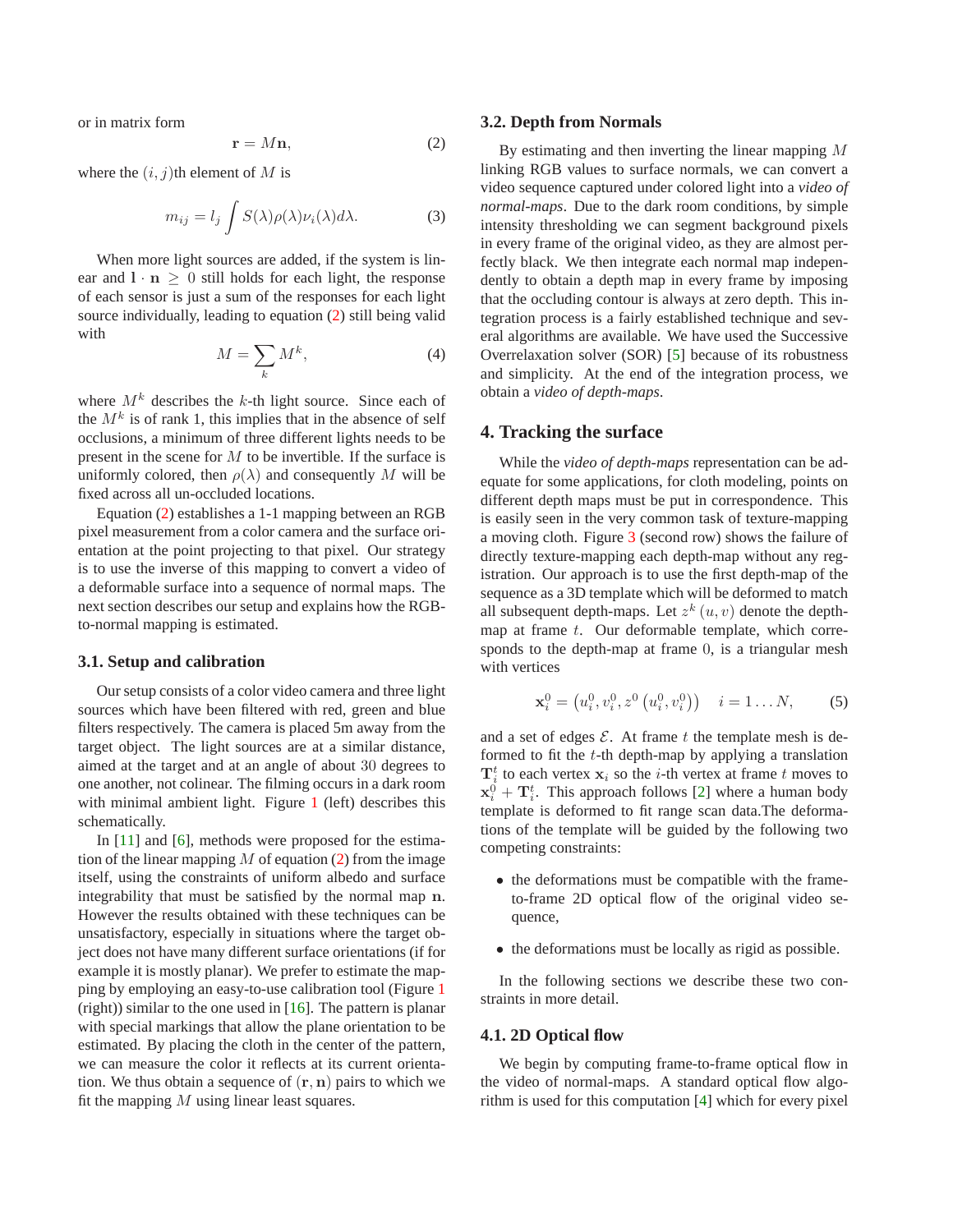<span id="page-3-2"></span>location  $(u, v)$  in frame t predicts the displacement  $\mathbf{d}^{t}(u, v)$ of that pixel in frame  $t + 1$ . Let  $(u^t, v^t)$  denote the position in frame t of a pixel which in frame 0 was at  $(u^0, v^0)$ . We can *advect*  $\mathbf{d}^{t}(u, v)$  to estimate  $(u^{t}, v^{t})$  using the following equation from [\[20\]](#page-7-13)

$$
(u^j, v^j) = (u^{j-1}, v^{j-1}) + \mathbf{d}^{j-1} (u^{j-1}, v^{j-1}) \quad j = 1...t.
$$
  
(6)

If there was no error in the optical flow and our template from frame  $0$  had been perfectly deformed to match frame  $t$ , then vertex  $x_i^0$  of the template should be displaced to point

$$
\mathbf{y}_i^t = \left(u_i^t, v_i^t, z^t\left(u_i^t, v_i^t\right)\right) \tag{7}
$$

in frame  $t$ . We formulate the constraint as an energy term consisting of the sum of squared differences between the displaced vertex locations  $x_i^0 + T_i^t$  and the positions predicted by the advected optical flow  $y_i^t$  at frame t

$$
E_D\left(\mathbf{T}_1^t, \ldots, \mathbf{T}_N^t\right) = \sum_{i=1}^N \left\| \mathbf{x}_i^0 + \mathbf{T}_i^t - \mathbf{y}_i^t \right\|^2. \tag{8}
$$

### <span id="page-3-1"></span>**4.2. Rigidity**

Simply moving each template vertex to the 3D position predicted by optical flow using [\(8\)](#page-3-1) can cause stretching and other geometric artifacts like the ones displayed in Figure [3](#page-5-1) (third row). This is due to error in the optical flow caused by image noise or occlusions. To regularize the deformation of the template mesh, we require translations applied to nearby vertices to be as similar as possible. This is achieved by an energy term  $E_R$  defined by

$$
E_R\left(\mathbf{T}_1^t,\ldots,\mathbf{T}_N^t\right) = \sum_{(i,j)\in\mathcal{E}} \left\|\mathbf{T}_i^t - \mathbf{T}_j^t\right\|^2. \tag{9}
$$

#### **4.3. Optimization**

The two terms defined above are then combined into a single energy function

$$
E_{TOT}\left(\mathbf{T}_1^t, \ldots, \mathbf{T}_N^t\right) = \alpha E_D + (1 - \alpha) E_R, \qquad (10)
$$

which is optimized with respect to  $\mathbf{T}_1^t, \ldots, \mathbf{T}_N^t$  for every frame  $t$ . For the optimization we use an iterated scheme where we replace each  $\mathbf{T}_i^t$  with the optimal translation  $\mathbf{\hat{T}}_i^t$ given that every other translation is constant. This is actually a quadratic minimization problem which has a closedform solution leading to the update formula

$$
\mathbf{\hat{T}}_i^t = \alpha \left( \mathbf{y}_i^t - \mathbf{x}_i \right) + (1 - \alpha) \frac{1}{\mathcal{N}(i)} \sum_{j \in \mathcal{N}(i)} \mathbf{T}_j^t, \qquad (11)
$$

where  $\mathcal{N}(i)$  is the set of neighbors of vertex i and  $\alpha$  is a parameter determining the degree of rigidity of the mesh. The next section describes a set of experiments we carried out to verify the quality of reconstruction and tracking of deforming cloth.

#### <span id="page-3-0"></span>**5. Experiments**

In all the results presented here we have used a color video camera with a resolution of  $1280 \times 720$  and 60 fps. Computation times are in the order of 20 seconds per frame for the depth-map recovery and another 20 seconds for the registration of the template mesh to the current frame. All computations were carried out on a 2.8Ghz Pentium 4 processor with 2Gb of RAM.

#### **5.1. Comparison with photometric stereo**

To evaluate the accuracy of the per-frame depth-map estimation we reconstructed a static object (a jacket) using classic photometric stereo with three images each taken under different illumination. The same object was reconstructed using a single image, captured under simultaneous illumination by three colored lights, using our technique. Figure [2](#page-4-1) shows the two reconstructions side by side. The results look very similar and the average distance between the two meshes is only **1.4%** of the bounding box diagonal. This demonstrates that equation [\(2\)](#page-2-1) works well in practice. It is worth noting that even though photometric stereo achieves comparable accuracy, it cannot be used on a non-static object whose shape will change while the three different images are captured. Since our method only uses one image, it is suitable for obtaining frame-by-frame reconstructions of a deforming object.

#### **5.2. Texture-mapped moving cloth**

For the second experiment shown here, a model wearing a white sweater was filmed dancing under our multispectral illumination setup (see first row of Figure [3\)](#page-5-1). We used this sequence to evaluate the mesh registration algorithm of Section [4](#page-2-0) by texture mapping the deforming sweater. Figure [3](#page-5-1) shows several approaches to mesh registration starting with no registration at all (second row), registration using the advected optical flow alone (third row) and the effect of regularizing optical flow with the rigidity constraint (fourth row), which is what this paper proposes. This last approach is seen to outperform all others as it manages to track the surface for more than 500 frames.

In Figure [4](#page-6-9) we show several views of frame 380 without the texture map in high resolution (the mesh consists of approximately 180,000 vertices). The images clearly show the high frequency detail of the sweater. To the best of our knowledge, this is the only method able to reconstruct deforming cloth with such detail.

### **5.3. 'Dressing' a virtual character with moving cloth**

To demonstrate the potential of our method for capturing cloth for animation, we attach a captured moving mesh to an articulated skeleton. Skinning algorithms have varying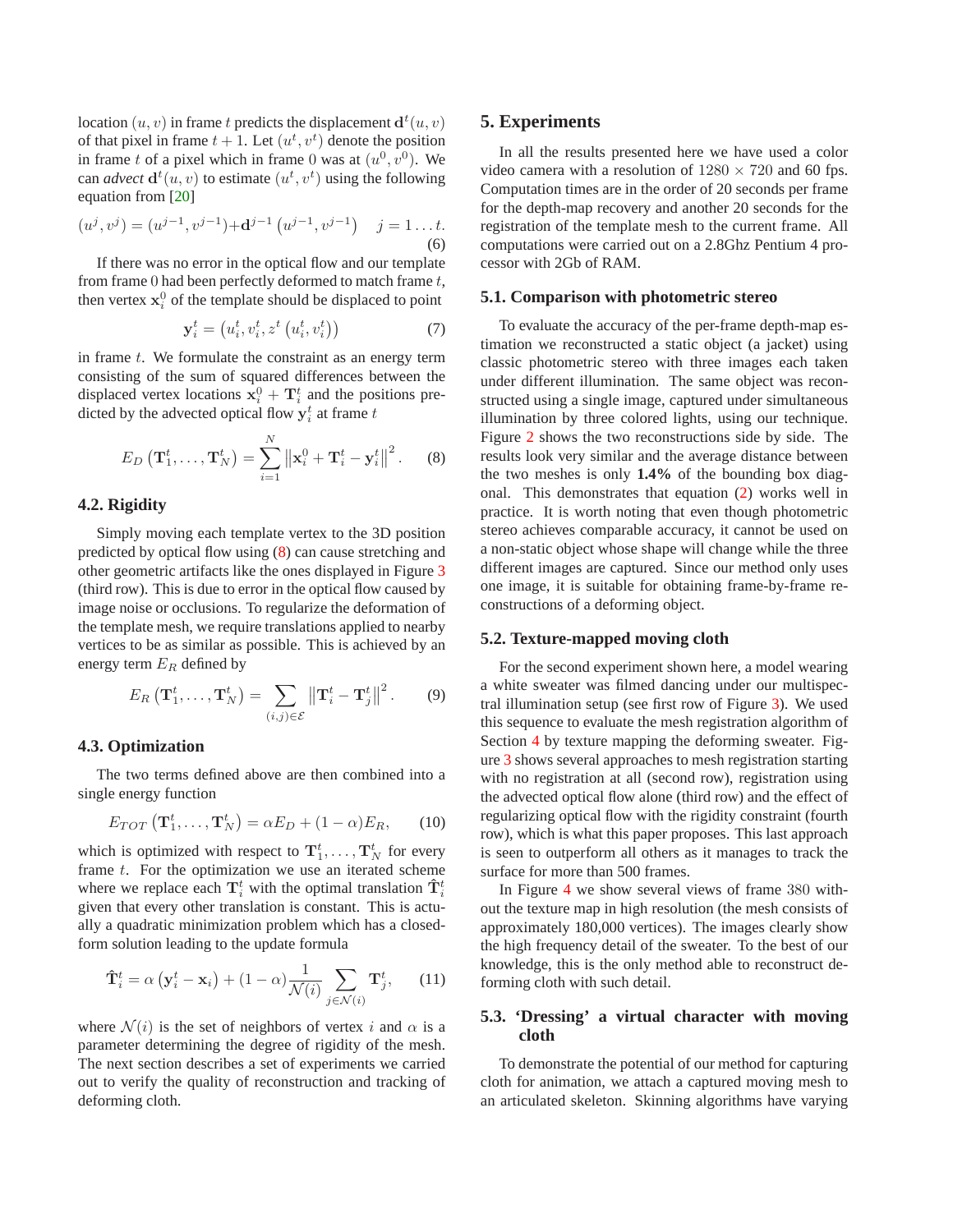<span id="page-4-2"></span>

<span id="page-4-1"></span>Figure 2. **Comparison with photometric stereo.** (A-C) show three grayscale images captured by a digital camera, each taken under a different illumination, providing the input to a classic photometric stereo reconstruction [\[28\]](#page-7-8) shown in (D). (E) shows a frame from a jacket sequence, where the same object is illuminated *simultaneously* by three different colored lights. Our algorithm only uses one such frame to generate the surface mesh shown in (F). Note that both algorithms give very similar results, but only the new one (bottom row) can work with video since only one frame is required to obtain a reconstruction. As a quantitative comparison, the average error between both reconstructions is only **1.4%** of the bounding box diagonal.

degrees of realism and complexity, e.g. [\[13\]](#page-7-15). We apply a version of smooth skinning in which each vertex  $v_k$  in the mesh is attached to one or more skeleton joints and a link to joint *i* is weighted by  $w_{i,k}$ . The weights control how much each joint  $i$  affects the transformation of the vertex  $[24]$ 

$$
\mathbf{v}_{k}^{t} = \sum_{i} w_{i,k} \mathbf{S}_{i}^{t-1} \mathbf{v}_{k}^{t-1} , \quad \sum_{i} w_{i,k} = 1, \qquad (12)
$$

where the matrix  $S_i^t$  represents the transformation from joint  $i$ 's local space to world space at time instant  $t$ . The mesh is attached to the skeleton by first aligning both in a fixed pose and then finding, for each mesh vertex, a set of nearest neighbors on the skeleton. The weights are set inversely proportional to these distances. The skeleton is animated using publicly available mocap data [\[1\]](#page-5-3) while the mesh is animated by playing back one of our captured and registered cloth sequences. Figure [5](#page-6-10) shows example frames from the rendered sequence (please also see the video). Even though the skeleton and cloth motions are not explicitly aligned, the visual effect of the cloth moving on a controllable character is appealing. Such data-driven cloth animation can serve as a useful tool and presents an alternative to physical cloth simulation.

### <span id="page-4-0"></span>**6. Conclusion**

Building on the long established but surprisingly overlooked theory of multispectral lighting for photometric stereo, we have discovered and overcome several new obstacles. We developed a capture methodology that parallels existing work for capturing static cloth, but also enables one to capture the changing shape of cloth in motion. Integration of the resulting normal fields is already possible with the simple boundary condition that the occluding contour is at zero depth. We have verified the accuracy of the depthmaps against classic photometric stereo. When such a sequence of surfaces is played back, it appears to be changing smoothly. However, to really make use of such data, we had to explore long-term registration.

The high level of detail captured by the normal fields includes surface bends, wrinkles, and even temporary folds. Tracking of folds is inherently underconstrained, and will continue to be a challenge. The solution we propose is to register at least the visible details of the surface so that points on the surface in the first frame are tracked through to the last, through locally rigid deformations. In our framework, 2D optical flow is combined with the sequence of depth maps, creating a powerful 3D constraint which guides the tracking through noisy flow as well as severe deforma-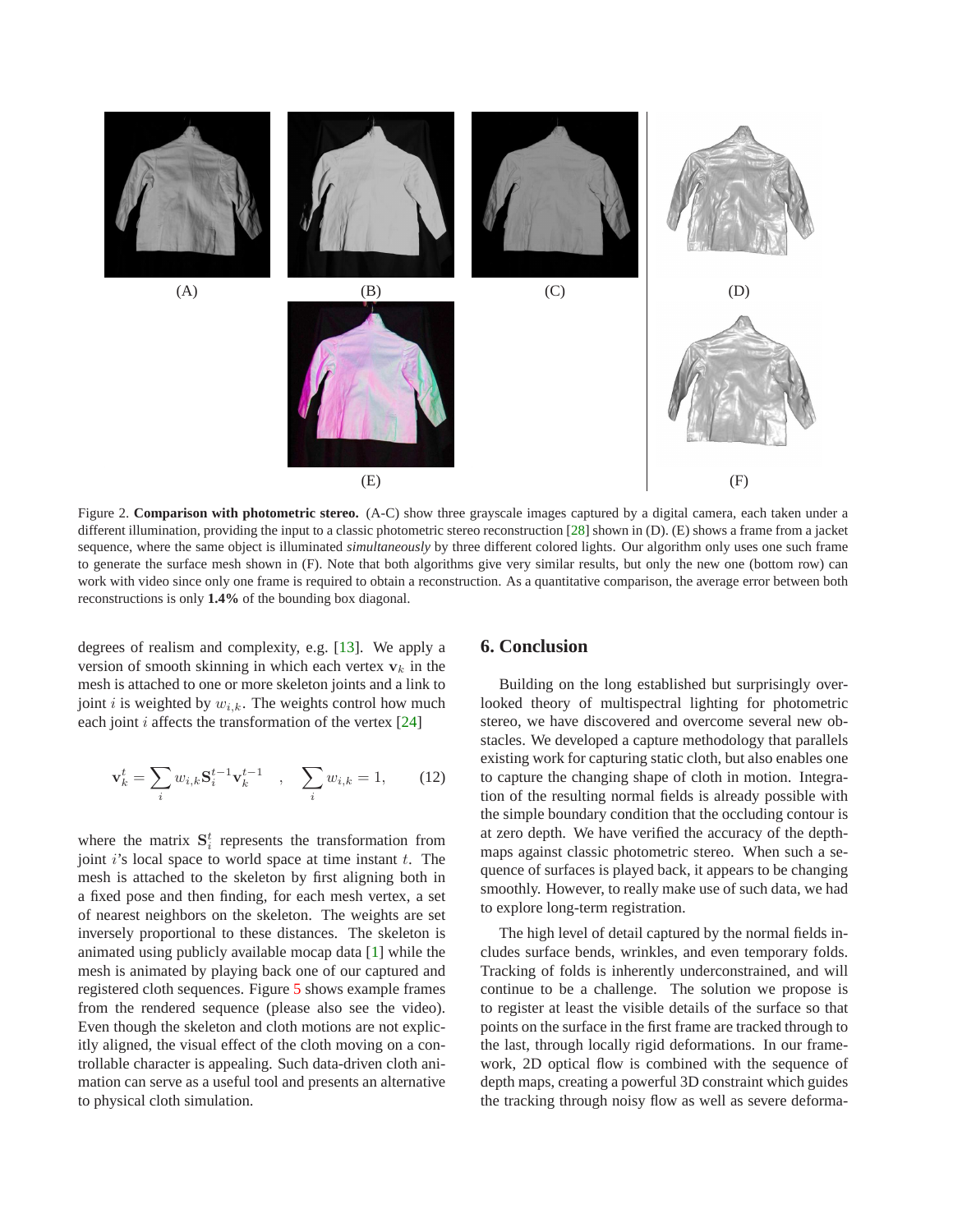<span id="page-5-4"></span>

Figure 3. Cloth tracking results of a sweater sequence. First row: input video sequence of a person wearing a white sweater while being illuminated by three colored lights from three different orientations. Second row: *video of depth-maps* obtained by the technique described in Section [3](#page-1-1) and directly texture mapped without any registration. The approach is quickly seen to fail after a few frames. Third row: texture-mapping is obtained by advecting frame-by-frame 2D optical flow [\[20\]](#page-7-13). Error in the optical flow advection causes artifacts after about 380 frames. Last row: Proposed method (Section [4\)](#page-2-0) where 2D optical flow is regularized with a rigidity constraint to reduce advection errors. The texture is correctly registered throughout the entire sequence (please see the video).

<span id="page-5-1"></span>tions. Our experiments, documented here and also in the supplementary video, demonstrate this.

We found it practical to trade the printing of intricate patterns on cloth for a slightly more complex lighting setup. We hope this will lower the barrier to entry for others wishing to record detailed cloth deformation. Finally, with access to a unique stream of rich 3D cloth poses, we have shown how easily the data is employed in a creative context for realistic character animation of a clothed avatar.

### <span id="page-5-3"></span>**References**

- <span id="page-5-2"></span>[1] CMU Graphics Lab Motion Capture Database. http://mocap.cs.cmu.edu. [5](#page-4-2)
- [2] B. Allen, B. Curless, and Z. Popović. Articulated body defromation from range scan data. In *Proc. of the ACM SIG-GRAPH*, pages 612–619, 2002. [3](#page-2-2)
- <span id="page-5-0"></span>[3] K. S. Bhat, C. D. Twigg, J. K. Hodgins, P. K. Khosla, Z. Popovic, and S. M. Seitz. Estimating cloth simulation ´ parameters from video. In *SCA '03: Proceedings of the 2003 ACM SIGGRAPH/Eurographics Symposium on Com-*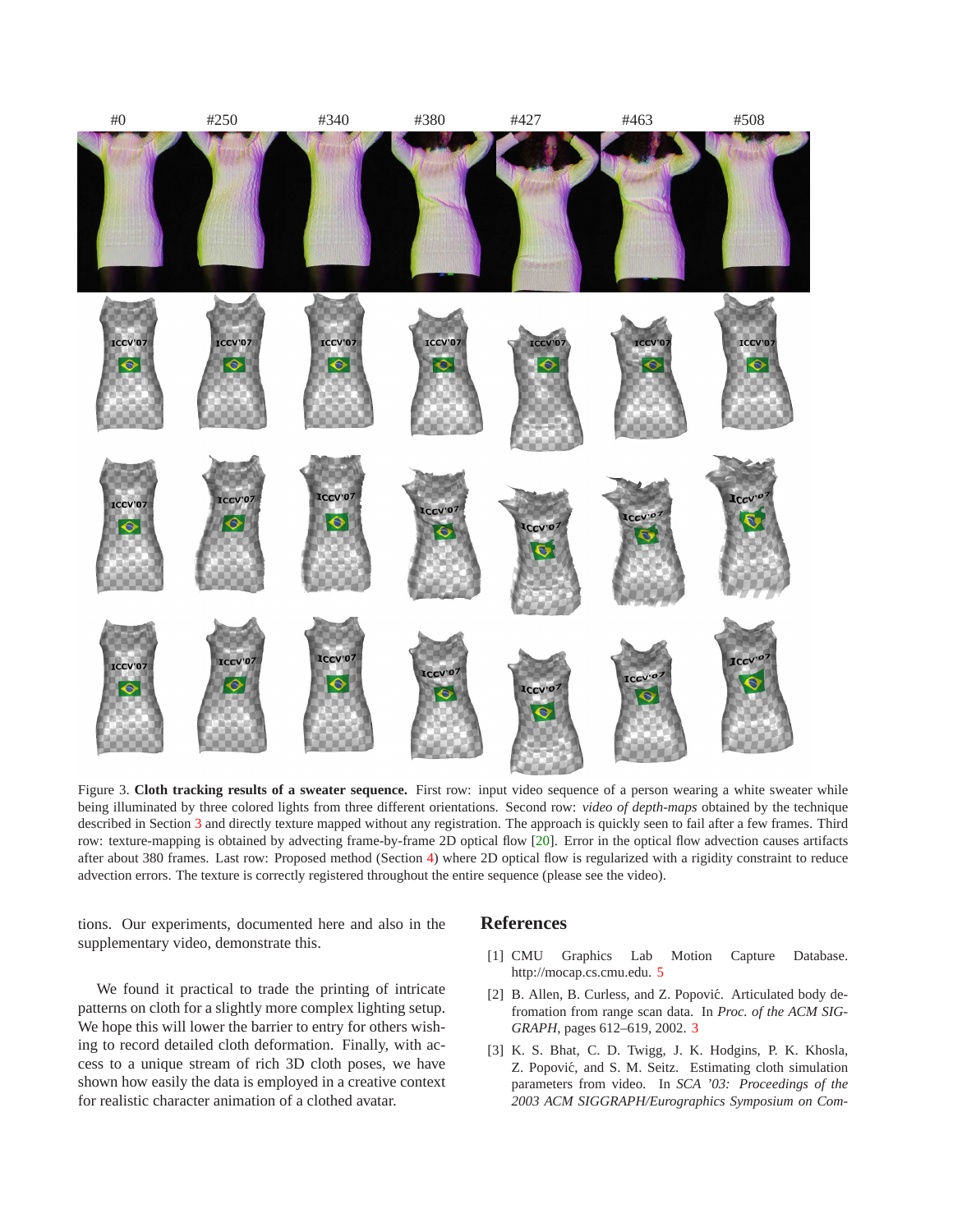

<span id="page-6-9"></span>Figure 4. **Cloth reconstruction results of a deforming sweater.** Multispectral photometric reconstruction of a single frame of a longer video sequence using the technique described in section [3.](#page-1-1) From left to right, multiple viewing angles (frontal,  $\pm 25$  degrees,  $\pm 50$  degrees) of frame 380 of the sweater sequence (see supplementary video for more details).



<span id="page-6-10"></span>Figure 5. **Attaching captured moving cloth to an animated character.** We apply smooth skinning to attach a moving mesh to an articulated skeleton that can be animated with mocap data. The mesh is simply animated by playing back one of our captured and registered cloth sequences, in this case a dancing sequence (please also see the video).

*puter animation*, pages 37–51, 2003. [2](#page-1-2)

- <span id="page-6-8"></span>[4] M. Black and P. Anandan. The robust estimation of multiple motions: parametric and piecewise smooth flow fields. In *Computer Vision and Image Understanding*, volume 63(1), pages 75–104, January 1996. [3](#page-2-2)
- <span id="page-6-7"></span>[5] M. Davis and J. McCammon. Solving the finite difference linearized poisson-boltzmann equation: A comparison of relaxation and conjugate gradient methods. *J. Comput. Chem.*, 10(3):386–391, 1989. [3](#page-2-2)
- <span id="page-6-6"></span>[6] M. S. Drew. Direct solution of orientation-from-color problem using a modification of Pentland's light source direction estimator. *Comput. Vis. Image Underst.*, 64(2):286–299, 1996. [3](#page-2-2)
- <span id="page-6-2"></span>[7] D. B. Goldman, B. Curless, A. Hertzmann, and S. M. Seitz. Shape and spatially-varying BRDFs from photometric stereo. In *ICCV '05: Proceedings of the Tenth IEEE International Conference on Computer Vision (ICCV'05)*, volume 1, pages 341–348, 2005. [2](#page-1-2)
- <span id="page-6-5"></span>[8] X. Gu, S. Zhang, P. Huang, L. Zhang, S.-T. Yau, and R. Martin. Holoimages. In *SPM '06: Proceedings of the 2006 ACM Symposium on Solid and Physical Modeling*, pages 129–138. ACM Press, 2006. [2](#page-1-2)
- <span id="page-6-0"></span>[9] A. Hertzmann and S. Seitz. Shape and materials by example: a photometric stereo approach. In *Proc. IEEE Conf. on Computer Vision and Pattern Recognition*, pages I: 533–540, 2003. [1](#page-0-1)
- <span id="page-6-3"></span>[10] A. Hertzmann and S. Seitz. Shape reconstruction with general, varying BRDFs. *IEEE Trans. Pattern Anal. Mach. Intell.*, 27(8):1254–1264, November 2005. [2](#page-1-2)
- <span id="page-6-4"></span>[11] L. Kontsevich, A. Petrov, and I. Vergelskaya. Reconstruction of shape from shading in color images. *J. Opt. Soc. Am. A*, 11(3):1047–1052, 1994. [2,](#page-1-2) [3](#page-2-2)
- <span id="page-6-1"></span>[12] M. Levoy, K. Pulli, B. Curless, S. Rusinkiewicz, D. Koller, L. Pereira, M. Ginzton, S. Anderson, J. Davis, J. Ginsberg, J. Shade, and D. Fulk. The Digital Michelangelo Project: 3d